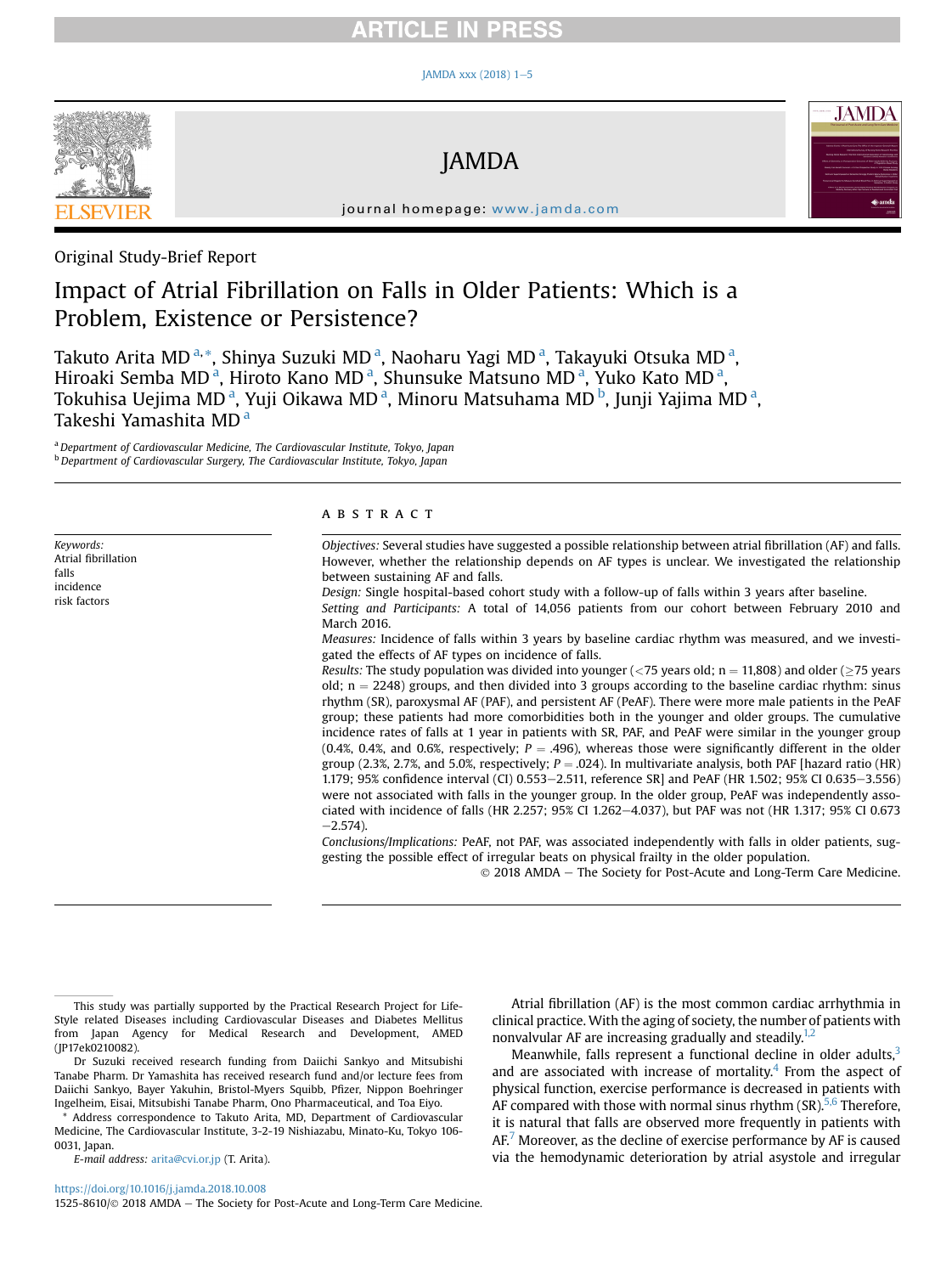# **ARTICLE IN PRESS**

#### 2 T. Arita et al. / JAMDA xxx (2018) 1-5

ventricular beats, $8$  the decline should be promoted especially while AF is sustaining.

As there have not been reports evaluating whether the effects on falls are different between sustaining and transient AF, we investigated it using a single-center database in a cardiovascular hospital.

#### Methods

#### Study Patients and Data Collection

We established a single hospital-based cohort with a cardiovascular hospital in Tokyo, Japan, in June 2004, which contains data on all new patients attending our hospital, excluding foreign travelers and patients with active cancer. The principle aim of establishing this hospital-based database is to monitor the prevalence and prognosis of cardiovascular diseases in urban areas of Japan.<sup>9,10</sup> Data on patients' health status and incidence of cardiovascular events and mortality are linked with hospital medical records and data collected through a postal survey repeated approximately once or twice anually.<sup>[9,10](#page-3-0)</sup>

The data used in this study were derived from the records of 14,056 patients registered between February 2010, when the electronic medical charts were introduced in our institute, and March 2016. The study population was divided into 2 groups by age (younger <75 years of age and older  $\geq$ 75 years of age groups). Each group was further divided into 3 groups according to the baseline cardiac rhythm: SR  $(n = 10,254/1872)$ , paroxysmal AF (PAF;  $n = 1044/193$ ), and persistent AF (PeAF;  $n = 510/183$ ).

#### Data Collection

After taking electrocardiogram (ECG) and chest radiogram, cardiovascular status was evaluated for each patient by echocardiography, exercise test, 24-hour Holter recordings, and blood laboratory data according to the discretion of attending physicians. In addition, the following information was collected: patient data, including sex, age, height, and weight; cardiovascular risk factors, including hypertension (use of antihypertensive agents, systolic blood pressure  $\geq$ 140 mm Hg, or diastolic blood pressure  $\geq$ 90 mmHg on admission) and diabetes mellitus (use of oral hypoglycemic agents or insulin, or glycosylated hemoglobin  $\geq$ 6.5%); cardiovascular disease, including structural heart disease, congestive heart failure, or a history of a disabling cerebral infarction or transient ischemic attack (TIA); and use of medications. Body mass index was calculated as weight in kilograms divided by the square of height in meters. An estimated glomerular filtration rate (eGFR) was calculated using the equation for the Japanese population: eGFR = 194  $\times$  (serum creatinine)<sup>-1.094</sup>  $\times$  (age)<sup>-0.287</sup>  $\times$  (0.739, if the patient is female).<sup>[11](#page-3-0)</sup> Chronic kidney disease was defined as eGFR of  $<$ 60 mg/min/1.73 m<sup>2</sup>, anemia was defined as hemoglobin level  $<$  11 g/dL, and symptomatic heart failure was defined as New York Heart Association class  $\geq$ 2.

Structural heart diseases include (1) valvular heart disease (moderate or severe stenosis or regurgitation using echocardiography), (2) coronary heart disease (diagnosed by angiography or scintigraphy), (3) hypertrophic and dilated cardiomyopathy (diagnosed by echocardiography or magnetic resonance imaging), and (4) congenital heart disease (diagnosed by echocardiography).

## Definition of AF

In the present study, AF was diagnosed based on electrocardiography at the initial visit, which included 12-lead surface ECG or 24 hour Holter monitor recordings. AF was also diagnosed based on any medical history of AF by the referring physicians.

PAF at the initial visit was defined as (1) SR on ECG and previous diagnosis of PAF by the referring physicians; (2) symptomatic AF on ECG at the initial visit and duration of AF estimated as  $\langle 7 \rangle$  days according to symptoms or ECG recordings; and (3) asymptomatic AF on ECG at the initial visit and no AF within the recent 1 week. Patients whose AF was estimated to continue for  $>7$  days were categorized as PeAF.

### Clinical Outcomes

Patients were monitored for accidental falls by 2 ways. First, fall history outside of the hospital (not during the period of hospitalization) was self-reported by patients or accompanying family members at daily clinical visits. Second, admission with bone fracture or injury by falls was informed by being linked to the medical records, and by study documents of prognosis sent once per year to those who stopped hospital visits or who were referred to other hospitals.

#### Statistical Analysis

Among the baseline characteristics, continuous and categorical variables are expressed as means  $\pm$  standard deviation and number (percentage), respectively. One-way ANOVA and  $\chi^2$  were used to test the differences of continuous and categorical variables between the 3 groups by cardiac rhythm, respectively. To determine the relationships between the 3 groups and falls, univariate and multivariate Cox regression analyses were performed, where the variables with P value of <.10 in the univariate models were entered into the multivariate model using the stepwise method. Statistical analyses were performed using SPSS v 19.0 (IBM Corp, Armonk, NY) for Windows (Microsoft Corp, Redmond, WA). In all analyses,  $P < .05$  was taken to indicate statistical significance.

#### Ethical Issues

The ethics committee at our institute granted ethical permission for this study, and all of the patients provided written informed consent.

#### Results

#### Characteristics of the Study Population

The 14056 patients in the study population included 8496 men (60.4%) and had a mean age of 58.4 years. The number of patients in the younger and older groups were 11,808 (84.0%) and 2248 (16.0%), respectively.

Baseline characteristics according to baseline cardiac rhythm in the younger and older groups are shown in [Table 1.](#page-2-0) The patients with PeAF were more male and had more symptomatic heart failure and chronic kidney disease, and had higher CHADS<sub>2</sub> scores compared to those with SR and PAF in both of the younger and older groups. Diuretics and anticoagulants were prescribed more frequently in patients with PeAF than in those with SR and PAF.

Incidence of falls within 3 years by baseline cardiac rhythm are shown in [Figure 1A](#page-2-0) and B.

During the follow-up period of 555 (interquartile: 14-1096) days, a total of 152 (1.1%) patients experienced falls: 66 (0.6%) in the younger group and 86  $(3.8%)$  in the older group. The Kaplan–Meier curves of incidence of falls according to baseline cardiac rhythm are shown in [Figure 1](#page-2-0)A and B. The cumulative incidence rates of fall events at 1 year in patients with SR, PAF, and PeAF were 0.4%, 0.4%, and 0.6%, respectively, in the younger group (log-rank test,  $P = .496$ ) and 2.3%, 2.7%, and 5.0%, respectively, in the older group (log-rank test,  $P = .024$ ).

## Effects of AF Types on Incidence of Falls

In univariate analyses, the hazard ratios (HR) of PAF and PeAF compared with SR were 1.080 (95% confidence interval [CI],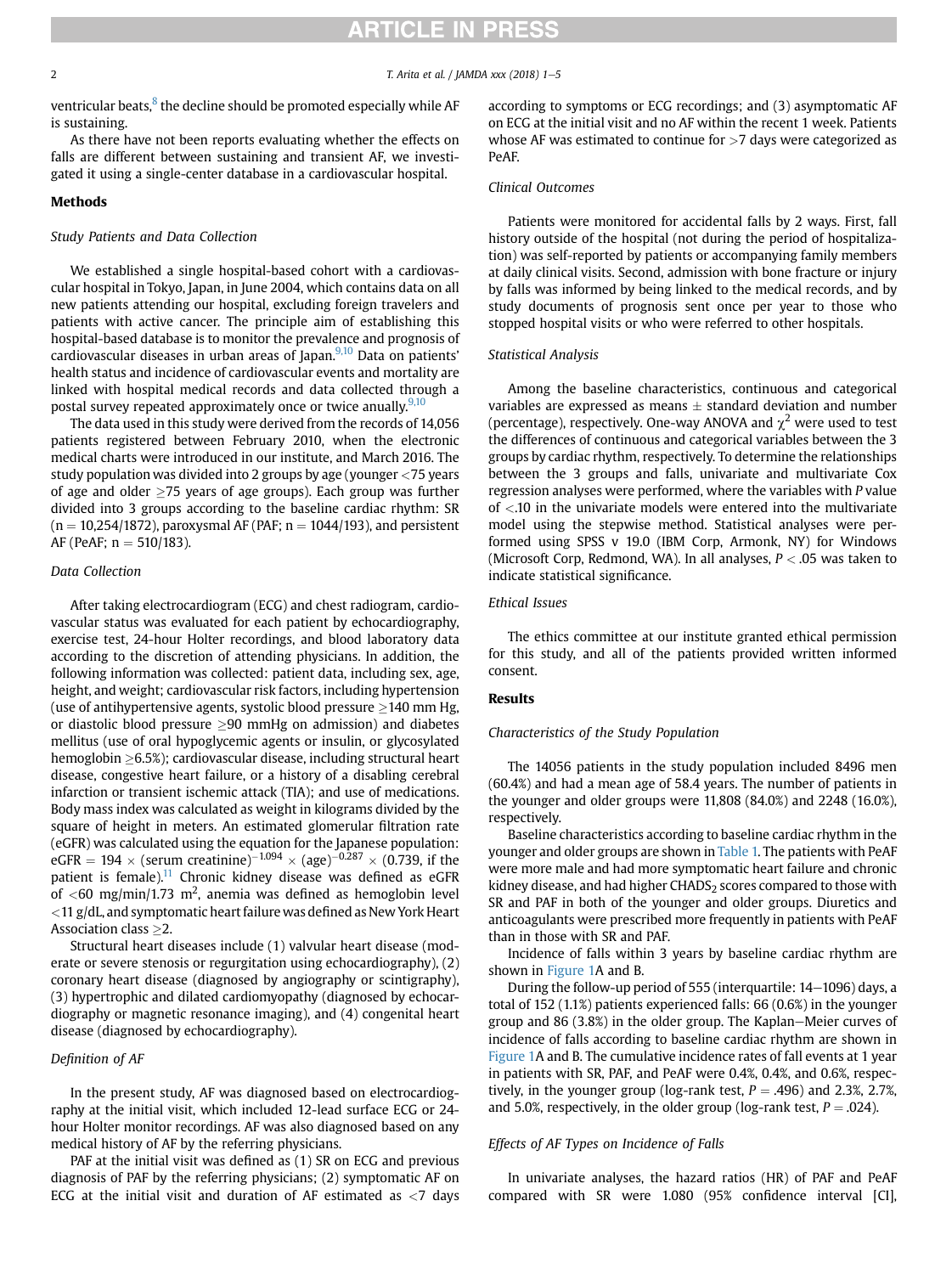<span id="page-2-0"></span>

| Table 1                                 |  |
|-----------------------------------------|--|
| Characteristics of the Study Population |  |

| Younger Group                     | PeAF            | PAF             | <b>SR</b>       |
|-----------------------------------|-----------------|-----------------|-----------------|
|                                   | $(n = 510)$     | $(n = 1044)$    | $(n = 10254)$   |
| Age $(y)$                         | $62 \pm 9$      | $58 \pm 11$     | $53 \pm 14$     |
| Men                               | 422 (83%)       | 816 (78%)       | 6193 (60%)      |
| Body mass index $(kg/m2)$         | $24.8 \pm 4.1$  | $23.8 \pm 3.4$  | $23.3 \pm 4.4$  |
| Hypertension                      | 240 (47%)       | 428 (41%)       | 2851 (28%)      |
| Diabetes mellitus                 | 105 (21%)       | 118 (11%)       | 1216 (12%)      |
| Dyslipidemia                      | 149 (29%)       | 303 (29%)       | 2924 (29%)      |
| Previous cerebral infarction/TIA  | 33 (6%)         | 29 (3%)         | 116 (1%)        |
| Symptomatic heart failure         | 72 (14%)        | 54 (5%)         | 598 (6%)        |
| Structural heart diseases         | 146 (29%)       | 147 (14%)       | 2314 (23%)      |
| Chronic kidney disease            | 325 (64%)       | 559 (54%)       | 3198 (31%)      |
| Anemia                            | 6(1%)           | 15 (1%)         | 197 (2%)        |
| CHADS <sub>2</sub> score (points) | $0.95 \pm 1.03$ | $0.63 \pm 0.82$ | $0.48 \pm 0.77$ |
| <b>Medications</b>                |                 |                 |                 |
| Antihypertensives                 | 59 (12%)        | 103 (10%)       | 783 (8%)        |
| <b>Diuretics</b>                  | 51 (10%)        | 44 (4%)         | 284 (3%)        |
| Antiplatelets                     | 52 (10%)        | 120 (11%)       | 1360 (13%)      |
| Anticoagulants                    | 386 (76%)       | 578 (55%)       | 400 (4%)        |
| Antiarrhythmics                   | 177 (35%)       | 565 (54%)       | 722 (7%)        |
| Hypnotics                         | 236 (46%)       | 463 (44%)       | 3657 (36%)      |
|                                   |                 |                 |                 |
| Older Group                       | PeAF            | <b>PAF</b>      | <b>SR</b>       |
|                                   | $(n = 183)$     | $(n = 193)$     | $(n = 1872)$    |
| Age $(y)$                         | $81 \pm 4$      | $80 \pm 4$      | $80 \pm 4$      |
| Men                               | 109 (60%)       | 96 (50%)        | 860 (46%)       |
| Body mass index $(kg/m2)$         | $23.2 \pm 3.9$  | $22.4 \pm 3.5$  | $23.0 \pm 3.7$  |
| Hypertension                      | 108 (59%)       | 124 (64%)       | 995 (53%)       |
| Diabetes mellitus                 | 48 (26%)        | 38 (20%)        | 411 (22%)       |
| Dyslipidemia                      | 56 (31%)        | 72 (37%)        | 718 (38%)       |
| Previous cerebral infarction/TIA  | 14 (8%)         | 15 (8%)         | 89 (5%)         |
| Symptomatic heart failure         | 53 (29%)        | 33 (17%)        | 272 (15%)       |
| Structural heart diseases         | 85 (46%)        | 74 (38%)        | 787 (42%)       |
| Chronic kidney disease            | 131 (72%)       | 131 (68%)       | 994 (53%)       |
| Anemia                            | 26 (14%)        | 18 (9%)         | 200 (11%)       |
| CHADS <sub>2</sub> score (points) | $2.30 \pm 1.05$ | $2.17 \pm 0.99$ | $1.99 \pm 0.98$ |
| Medications                       |                 |                 |                 |
| Antihypertensives                 | 36 (20%)        | 39 (20%)        | 261 (14%)       |
| Diuretics                         | 39 (21%)        | 25 (13%)        | 432 (9%)        |
| Antiplatelets                     | 35 (19%)        | 41 (21%)        | 190 (23%)       |
| Anticoagulants                    | 129 (70%)       | 124 (64%)       | 190 (10%)       |
| Antiarrhythmics                   | 37 (20%)        | 78 (40%)        | 217 (12%)       |

Categorical and consecutive data are presented as numbers (%) and means  $\pm$  standard deviation, respectively. CHADS<sub>2</sub>, Congestive heart failure/Hypertension/Age/Diabetes mellitus/Stroke.

0.509 $-2.290$ ) and 1.664 (95% CI 0.710 $-3.900$ ), respectively, in the younger group. On the other hand, the HRs of PAF and PeAF compared to SR were 1.231 (95% CI 0.631–2.404) and 2.198 (95% CI 1.230–3.930), respectively, in the older group [\(Table 2](#page-3-0)).

In multivariate analysis, both PAF (HR 1.179;  $95\%$  CI 0.553-2.511) and PeAF (HR 1.502;  $95\%$  CI 0.635-3.556) were not significantly associated with falls in the younger group, although age (HR 1.036 [per year]; 95% CI 1.008-1.064), male (HR 0.498; 95% CI 0.296-0.840), diabetes mellitus (HR 1.974;  $95\%$  CI 1.099-3.544) and symptomatic heart failure (HR 2.159; 95% CI 1.146 $-4.071$ ) were independently associated with them. In the older group, PeAF was independently associated with incidence of falls (HR 2.257; 95% CI 1.262 $-4.037$ ), whereas PAF was not (HR 1.317;  $95\%$  CI 0.673-2.574). Otherwise, age  $(HR\ 1.103$  [per year]; 95% CI 1.057 $-1.151$  and structural heart diseases  $(HR\ 1.741; 95\% \text{ CI } 1.121 - 2.705)$  were associated independently with falls.

### Discussion

We investigated the impact of AF types on the incidence of falls in patients in a cardiovascular hospital. In our patients, both PAF and PeAF were not associated with falls in the younger group, whereas PeAF, but not PAF, was independently associated with falls in the older group.

The number of older patients is increasing along with the aging of society. In older patients, the prevention of falls is important because activity of daily living will decline as a result of falls. Moreover, falls are independently associated with increased mortality risk. $4,12,13$  Similarly, AF is known to be closely associated with older age<sup>14</sup> and in-creases the risks of death.<sup>15</sup> O'Neal et al<sup>[7](#page-3-0)</sup> reported that falls were more likely to be reported in patients with AF (10%) than in those without AF  $(6.5%) (P < .001)$ . Our data were consistent with the previous study, although the incident rates were slightly less.

Notably, our data demonstrated that PeAF but not PAF was associated significantly with falls in older patients, suggesting that sustaining form plays a specific role. Although the mechanisms underlying the relationship between sustaining AF and falls are unknown, several mechanisms can be proposed. First, AF, especially PeAF instead of PAF, may represent worse patient profiles including age, diabetes, depression, and cognitive decline,  $5,16$  which are associated with the physical impairment and, thus, increase the risk of falls. $17-19$  $17-19$  $17-19$ 

Second, impaired mobility because of sustaining AF could be a specific mechanism. Atwood et al reported that patients with PeAF have decreased exercise tolerance, and after successful cardioversion their exercise capacity was improved. $8$  This may be due to adverse hemodynamic statuses during AF. An irregular sequence of RR intervals produces poorer hemodynamic consequences that are inde-pendent of heart rate.<sup>[20](#page-4-0)</sup> AF decreases cardiac output because of irregular ventricular rate, and also due to a lack of atrial



Fig. 1. (A) Kaplan-Meier event-free survival curves for fall events within 3 years by baseline cardiac rhythm in younger group; (B) Kaplan-Meier event-free survival curves for fall events within 3 years by baseline cardiac rhythm in elderly group.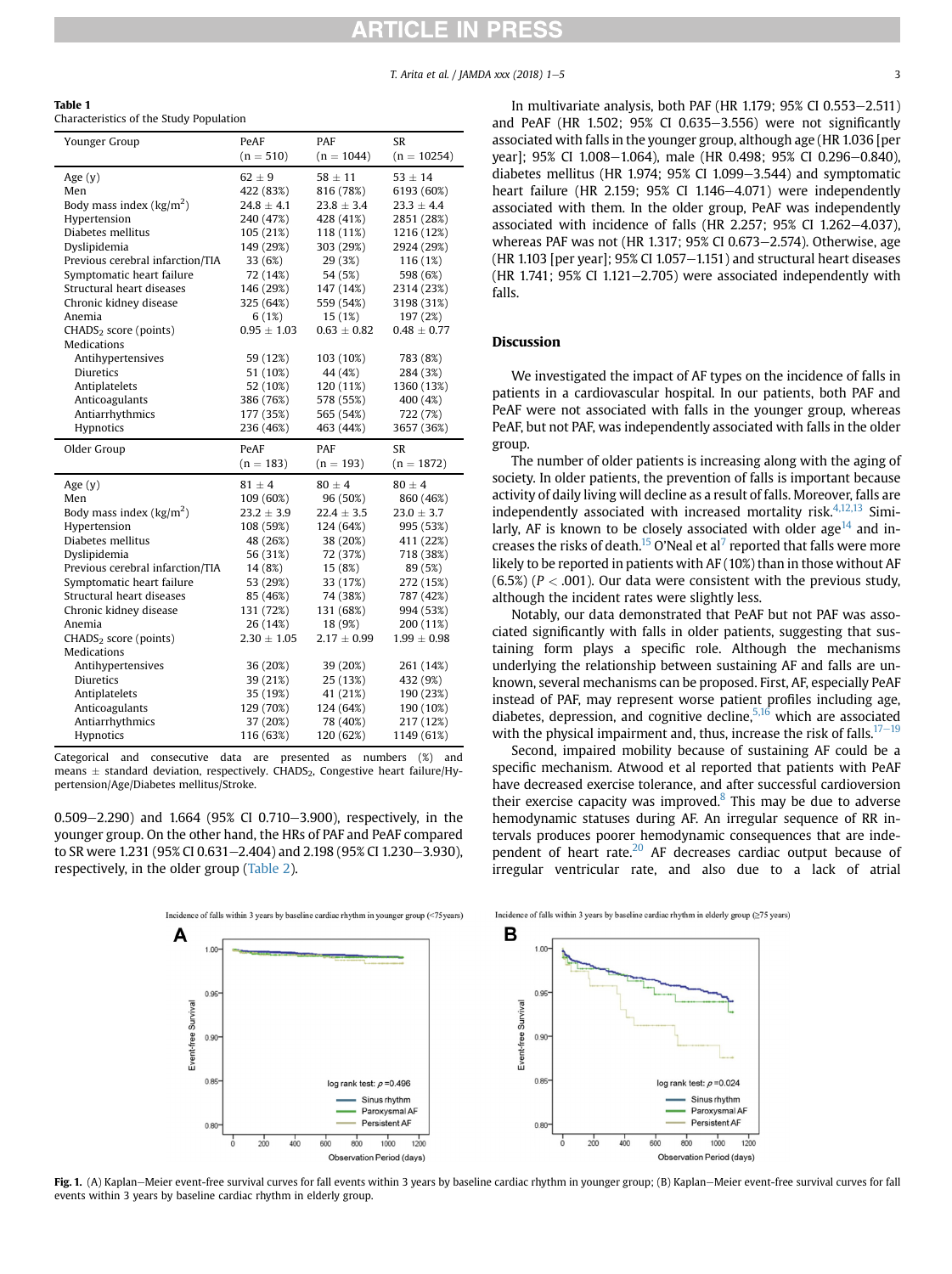<span id="page-3-0"></span>

# **RTICLE IN PRESS**

T. Arita et al. / JAMDA xxx (2018)  $1-5$ 

#### Table 2

Univariate and Multivariate Cox Regression Analyses for Falls Within 3 Years

|                                        | HR (95% CI)                         | P Value |
|----------------------------------------|-------------------------------------|---------|
| Younger Group Variables                |                                     |         |
| Univariate model                       |                                     |         |
| SR                                     | reference                           |         |
| <b>PAF</b>                             | 1.080 (0.509-2.290)                 | .842    |
| PeAF                                   | 1.664 (0.710-3.900)                 | .241    |
| Age (per y)                            | $1.048(1.020 - 1.077)$              | .001    |
| Men                                    | $0.553(0.333 - 0.919)$              | .022    |
| Body mass index (per $\text{kg/m}^2$ ) | $1.000(0.936 - 1.068)$              | .995    |
| Hypertension                           | 2.255 (1.342-3.790)                 | .002    |
| Diabetes mellitus                      | 2.442 (1.416-4.212)                 | .001    |
| Previous cerebral infarction/TIA       | $0.911(0.126 - 6.575)$              | .926    |
| Symptomatic heart failure              | 2.810 (1.542-5.122)                 | .001    |
| Structural heart diseases              | $1.908(1.146 - 3.177)$              | .013    |
| Chronic kidney disease                 | $0.797(0.473 - 1.343)$              | .395    |
| Anemia                                 | 2.399 (0.751-7.660)                 | .140    |
| <b>Medications</b>                     |                                     |         |
| Antihypertensives                      | 2.141 (1.189 - 3.855)               | .011    |
| Diuretics                              | 3.117 (1.532-6.346)                 | .002    |
| Antiarrhythmics                        | 1.187 (0.630-2.237)                 | .596    |
| Hypnotics                              | $1.885(1.112 - 3.194)$              | .019    |
| Multivariate model                     |                                     |         |
| SR                                     | Reference                           |         |
| <b>PAF</b>                             | $1.179(0.553 - 2.511)$              | .670    |
| PeAF                                   | $1.502(0.635 - 3.556)$              | .354    |
| Age (per y)                            | $1.036(1.008 - 1.064)$              | .011    |
| Men                                    | $0.498(0.296 - 0.840)$              | .009    |
| Diabetes mellitus                      | 1.974 (1.099-3.544)                 | .023    |
| Symptomatic heart failure              | 2.159 (1.146-4.071)                 | .017    |
| <b>Older Group Variables</b>           |                                     |         |
| Univariate model                       |                                     |         |
| SR<br><b>PAF</b>                       | Reference<br>$1.231(0.631 - 2.404)$ | .542    |
| PeAF                                   | 2.198 (1.230-3.930)                 | .008    |
| Age (per y)                            | $1.105(1.060 - 1.153)$              | < .001  |
| Age $(\geq 75 y)$                      |                                     | < 0.5   |
| Men                                    | $1.071(0.700 - 1.640)$              | .751    |
| Body mass index (per $\text{kg/m}^2$ ) | $0.964(0.902 - 1.031)$              | .285    |
| Hypertension                           | 1.834 (1.128-2.982)                 | .014    |
| Diabetes mellitus                      | $1.076(0.662 - 1.748)$              | .768    |
| Previous cerebral infarction/TIA       | $1.354(0.590 - 3.105)$              | .474    |
| Symptomatic heart failure              | $1.688(1.046 - 2.725)$              | .032    |
| Structural heart diseases              | 1.765 (1.137-2.738)                 | .011    |
| Chronic kidney disease                 | $1.622(1.017 - 2.587)$              | .042    |
| Anemia                                 | 2.062 (1.196-3.552)                 | .009    |
| <b>Medications</b>                     |                                     |         |
| Antihypertensives                      | $1.801(1.133 - 2.862)$              | .013    |
| Diuretics                              | $1.722(1.022 - 2.902)$              | .041    |
| Antiarrhythmics                        | 1.340 (0.788-2.281)                 | .280    |
| Hypnotics                              | $1.182(0.745 - 1.876)$              | .478    |
| Multivariate model                     |                                     |         |
| SR                                     | Reference                           |         |
| <b>PAF</b>                             | 1.317 (0.673-2.574)                 | .421    |
| PeAF                                   | 2.257 (1.262-4.037)                 | .006    |
| Age (per y)                            | $1.103(1.057 - 1.151)$              | < 0.001 |
| Structural heart diseases              | $1.741(1.121 - 2.705)$              | .014    |
|                                        |                                     |         |

contraction. $21,22$  Low cardiac output can decrease multiorgan perfusion, which may include legs.

Third, such a decrease of multiorgan perfusion may also result in decreased cerebral perfusion, which may decrease cognitive function. In particular, attention disorders and decline of executive function would be the risk of falls. $^{23}$  Thus, AF could be a risk of falls via neurocardiovascular instability.[24](#page-4-0)

Fourth, AF-related medications may also explain the risk of falls. Patients with AF are usually prescribed medications for rate or rhythm control, which suppress the response of heart rate and somewhat lower blood pressure. As a consequence, especially in older patients, these medications may cause dizziness and staggering, both of which increase the risk of falls. By similar reasons, antihypertensive medi-cations can be a strong risk for falls.<sup>[25](#page-4-0)</sup> Moreover, polypharmacy is a risk factor for falls, independent of the type of drugs and other comorbidities.<sup>[26](#page-4-0)</sup>

Finally, TIA can be a cause of falls. Although coincidence of falls and TIA were not recorded in our database, coexistence of undetermined TIA can possibly be speculated.

Our data confirmed that AF is a risk factor for falls, consistent with a previous report.<sup>7</sup> Moreover, our data indicated that persistence of AF increases the fall risk, whereas the PAF was not a clinically significant risk. Notably, effect of PeAF on falls was significant only in age  $\geq$ 75 years, but not in age  $<$ 75 years. Future studies should examine methods of preventing falls in patients with PeAF in the older population. Eliminating unnecessary medications and exercise to increase muscle strength or functional mobility may be effective interventions.<sup>27,28</sup> It will also be necessary to investigate whether suppression of progression to PeAF is effective for preventing falls. Pulmonary vein isolation should be an ideal intervention because successful catheter ablation can reduce both PeAF- and AF-related medications.<sup>29</sup>

Our study had several limitations. First, our database consisted of a cohort at a single cardiovascular hospital. Therefore, our results cannot necessarily be generalized to community-based populations. Second, as not all falls are reported to the attending physicians,  $30$  our data, based on patient-reported events, may have underestimated the incidence of falls. Third, although we adjusted for potential confounders, residual confounding factors may remain.

#### Conclusions/Implications

In conclusion, in this single-center cohort study, we found that PeAF was independently associated with falls in older patients, suggesting the possible effect of irregular beats on physical frailty in the older population.

#### References

- 1. [Ohsawa M, Okayama A, Sakata K, et al. Rapid increase in estimated number of](http://refhub.elsevier.com/S1525-8610(18)30581-4/sref1) persons with atrial fi[brillation in Japan: An analysis from national surveys on](http://refhub.elsevier.com/S1525-8610(18)30581-4/sref1) [cardiovascular diseases in 1980, 1990 and 2000. J Epidemiol 2005;15:194](http://refhub.elsevier.com/S1525-8610(18)30581-4/sref1)–[196.](http://refhub.elsevier.com/S1525-8610(18)30581-4/sref1)
- 2. [Inoue H, Fujiki A, Origasa H, et al. Prevalence of atrial](http://refhub.elsevier.com/S1525-8610(18)30581-4/sref2) fibrillation in the general [population of Japan: An analysis based on periodic health examination. Int J](http://refhub.elsevier.com/S1525-8610(18)30581-4/sref2)  $Cardiol 2009;137:102-107.$  $Cardiol 2009;137:102-107.$  $Cardiol 2009;137:102-107.$
- 3. [Tinetti ME, Kumar C. The patient who falls:](http://refhub.elsevier.com/S1525-8610(18)30581-4/sref3) "It's always a trade-off". JAMA [2010;303:258](http://refhub.elsevier.com/S1525-8610(18)30581-4/sref3)-[266.](http://refhub.elsevier.com/S1525-8610(18)30581-4/sref3)
- 4. [Dunn JE, Rudberg MA, Furner SE, et al. Mortality, disability, and falls in older](http://refhub.elsevier.com/S1525-8610(18)30581-4/sref4) [persons: The role of underlying disease and disability. Am J Public Health 1992;](http://refhub.elsevier.com/S1525-8610(18)30581-4/sref4)  $82:395 - 400.$  $82:395 - 400.$  $82:395 - 400.$
- 5. [Kilander L, Andren B, Nyman H, et al. Atrial](http://refhub.elsevier.com/S1525-8610(18)30581-4/sref5) fibrillation is an independent [determinant of low cognitive function: A cross-sectional study in elderly men.](http://refhub.elsevier.com/S1525-8610(18)30581-4/sref5) Stroke 1998:29:1816-[1820](http://refhub.elsevier.com/S1525-8610(18)30581-4/sref5).
- 6. [Singh SN, Tang XC, Singh BN, et al. Quality of life and exercise performance in](http://refhub.elsevier.com/S1525-8610(18)30581-4/sref6) [patients in sinus rhythm versus persistent atrial](http://refhub.elsevier.com/S1525-8610(18)30581-4/sref6) fibrillation: A Veterans Affairs [Cooperative Studies Program Substudy. J Am Coll Cardiol 2006;48:721](http://refhub.elsevier.com/S1525-8610(18)30581-4/sref6)-[730.](http://refhub.elsevier.com/S1525-8610(18)30581-4/sref6)
- 7. O'[Neal WT, Qureshi WT, Judd SE, et al. Effect of falls on frequency of atrial](http://refhub.elsevier.com/S1525-8610(18)30581-4/sref7) fi[brillation and mortality risk \(from the REasons for Geographic and Racial](http://refhub.elsevier.com/S1525-8610(18)30581-4/sref7) [Differences in Stroke Study\). Am J Cardiol 2015;116:1213](http://refhub.elsevier.com/S1525-8610(18)30581-4/sref7)-[1218](http://refhub.elsevier.com/S1525-8610(18)30581-4/sref7).
- 8. [Atwood JE, Myers JN, Tang XC, et al. Exercise capacity in atrial](http://refhub.elsevier.com/S1525-8610(18)30581-4/sref8) fibrillation: A [substudy of the Sotalol-Amiodarone Atrial Fibrillation Ef](http://refhub.elsevier.com/S1525-8610(18)30581-4/sref8)ficacy Trial (SAFE-T). [Am Heart J 2007;153:566](http://refhub.elsevier.com/S1525-8610(18)30581-4/sref8)-[572.](http://refhub.elsevier.com/S1525-8610(18)30581-4/sref8)
- 9. [Suzuki S, Yamashita T, Otsuka T, et al. Recent mortality of Japanese patients](http://refhub.elsevier.com/S1525-8610(18)30581-4/sref9) with atrial fibrillation in an urban city of Tokyo. J Cardiol  $2011;58:116-123$  $2011;58:116-123$ .
- 10. [Suzuki S, Yamashita T, Ohtsuka T, et al. Prevalence and prognosis of patients](http://refhub.elsevier.com/S1525-8610(18)30581-4/sref10) with atrial fi[brillation in Japan: A prospective cohort of Shinken Database 2004.](http://refhub.elsevier.com/S1525-8610(18)30581-4/sref10) [Circ J 2008;72:914](http://refhub.elsevier.com/S1525-8610(18)30581-4/sref10)-[920](http://refhub.elsevier.com/S1525-8610(18)30581-4/sref10).
- 11. [Matsuo S, Imai E, Horio M, et al. Revised equations for estimated GFR from](http://refhub.elsevier.com/S1525-8610(18)30581-4/sref11) serum creatinine in Japan. Am J Kidney Dis  $2009;53:982-992$ .
- 12. [Bowling CB, Booth JN III, Safford MM, et al. Nondisease-speci](http://refhub.elsevier.com/S1525-8610(18)30581-4/sref12)fic problems and [all-cause mortality in the REasons for Geographic and Racial Differences in](http://refhub.elsevier.com/S1525-8610(18)30581-4/sref12) Stroke study. J Am Geriatr Soc  $2013:61:739-746$  $2013:61:739-746$ .
- 13. [Sylliaas H, Idland G, Sandvik L, et al. Does mortality of the aged increase with](http://refhub.elsevier.com/S1525-8610(18)30581-4/sref13) [the number of falls? Results from a nine-year follow-up study. Eur J Epidemiol](http://refhub.elsevier.com/S1525-8610(18)30581-4/sref13)  $2009:24:351-355$  $2009:24:351-355$
- 14. [Lloyd-Jones DM, Wang TJ, Leip EP, et al. Lifetime risk for development of atrial](http://refhub.elsevier.com/S1525-8610(18)30581-4/sref14) fi[brillation: The Framingham Heart Study. Circulation 2004;110:1042](http://refhub.elsevier.com/S1525-8610(18)30581-4/sref14)-[1046](http://refhub.elsevier.com/S1525-8610(18)30581-4/sref14).